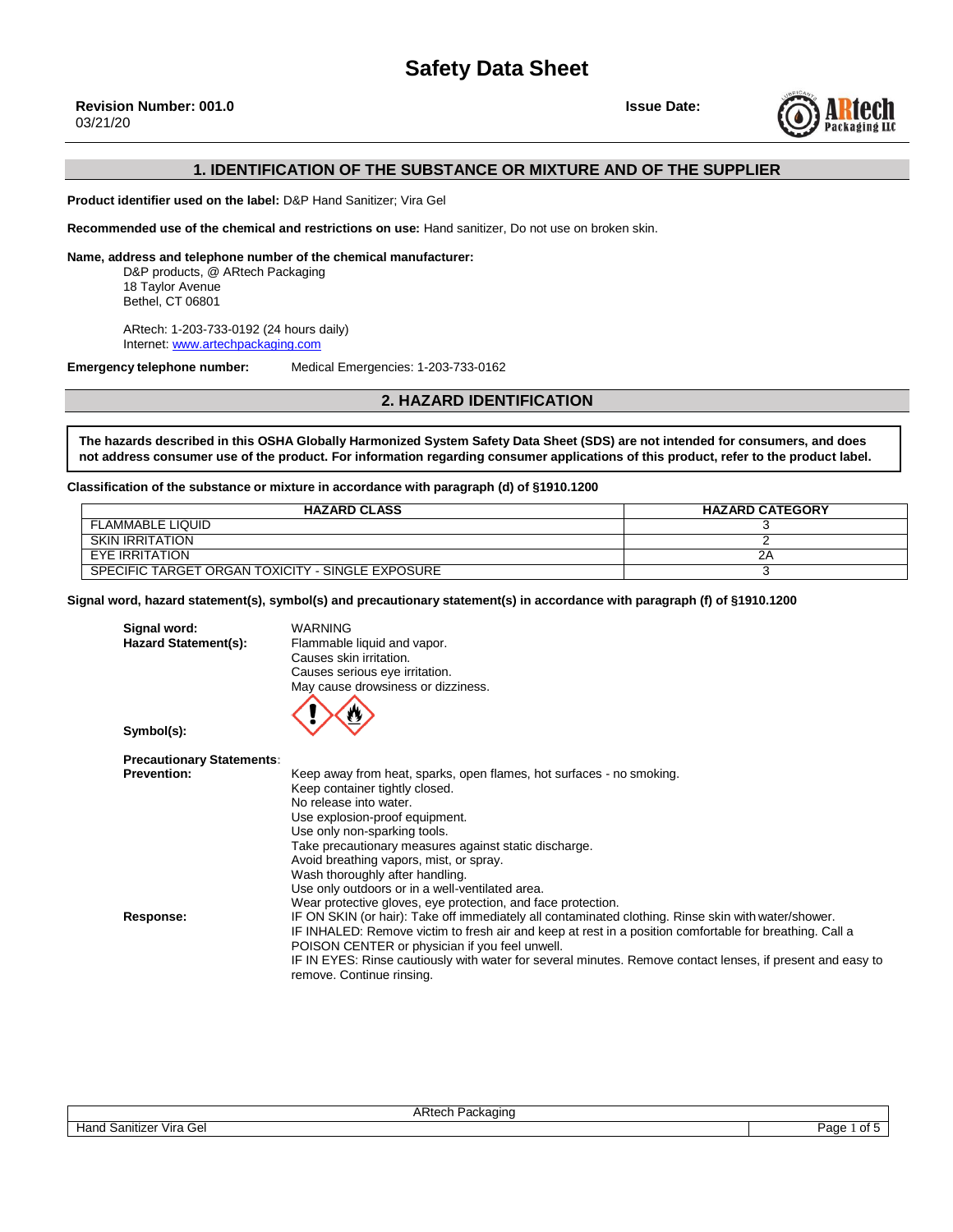|              | If SKIN Irritation occurs: Get                                                                     |
|--------------|----------------------------------------------------------------------------------------------------|
|              | medical attention. If eye                                                                          |
|              | irritation persists: Get medical                                                                   |
|              | attention. Take off                                                                                |
|              | contaminated clothing.                                                                             |
|              | In case of fire: Use foam, dry chemical or carbon dioxide to extinguish.                           |
| Storage:     | Store in a well-ventilated place. Keep container tightly closed.                                   |
| Disposal:    | Dispose of contents and/or container according to Federal, State/Provincial and local governmental |
| regulations. |                                                                                                    |

#### **Hazards not otherwise classified:** Not available.

Classification complies with OSHA Hazard Communication Standard (29 CFR 1910.1200) and is consistent with the provisions of the United Nations Globally Harmonized System of Classification and Labeling of Chemicals (GHS).

#### **See Section 11 for additional toxicological information.**

If skin irritation occurs: Get

## **3. COMPOSITION / INFORMATION ON INGREDIENTS**

#### **The following chemicals are classified as health hazards in accordance with paragraph (d) of § 1910.1200.**

| -י<br>∣ Name*<br>Chemical | <br><b>CAS Number (Unique)</b><br>⊦ldentifier` | <b>Concentration</b> |
|---------------------------|------------------------------------------------|----------------------|
| ∟ethv<br>Alcohol          | $\rightarrow$<br>nд-                           | 50-55%               |
| Isopropanol               | ~7-63-u<br>$\sim$                              | 5-15%                |

\*The specific chemical identity and/or exact percentage (concentration) of composition has been withheld because a trade secret is claimed in accordance with paragraph (i) of §1910.1200.

## **4. FIRST AID MEASURES**

#### **Description of necessary measures**

| Inhalation:          | First aid measures not required.                                                                                     |
|----------------------|----------------------------------------------------------------------------------------------------------------------|
| <b>Skin contact:</b> | First aid measures not required. Cosmetic product and therefore not necessary.                                       |
| Eye contact:         | Rinse eyes immediately with plenty of water, occasionally lifting upper and lower lids, until no evidence of         |
|                      | product remains. Get medical attention if pain or irritation develops.                                               |
| Ingestion:           | Dilution by rinsing the mouth and giving water or milk to drink is generally recommended. Contact physician or local |
|                      | poison control center.                                                                                               |

#### **Most important symptoms and effects, both acute and delayed**

After eye contact: Moderate to strong irritation of the eyes (redness, swelling, burning, watering eyes). After skin contact: Temporary irritation of the skin (redness, swelling, burning). After inhalation: Breathing high vapor concentrations may produce anesthetic effects, nausea, dizziness, headache. After ingestion: Ingestion may cause irritation of mouth, throat, digestive tract, diarrhea and vomiting.

#### **Indication of any immediate medical attention and special treatment needed**

After eye contact: Immediately rinse eyes with plenty of water for at least 15 minutes while holding eyelids open. After skin contact: Rinse affected area with large amounts of mild soap and water until no evidence of product remains. After inhalation: Remove from exposure area to fresh air. After ingestion: Dilution by rinsing the mouth and giving water or milk to drink is generally recommended.

## **5. FIRE FIGHTING MEASURES**

#### **Suitable (and unsuitable) extinguishing media**

**Suitable extinguishing media:** Dry chemical, carbon dioxide, water spray or regular foam. **Unsuitable extinguishing media:** None known

#### **Specific hazards arising from the chemical**

Oxides of carbon and oxides of nitrogen.

## **Special protective equipment and precautions for fire-fighters**

In case of fire, wear a full-face positive-pressure self-contained breathing apparatus and protective suit. Shut off all ignition sources Move containers from fire area if you can do it without risk. Apply cooling water to sides of containers that are exposed to flames until well after fire is out. Use flooding amounts of water as a fog, solid streams may be ineffective. Avoid breathing hazardous vapors, keep upwind.

# **6. ACCIDENTAL RELEASE MEASURES**

Hand Sanitizer Vira Gel Page 3of 5

ARtech Packaging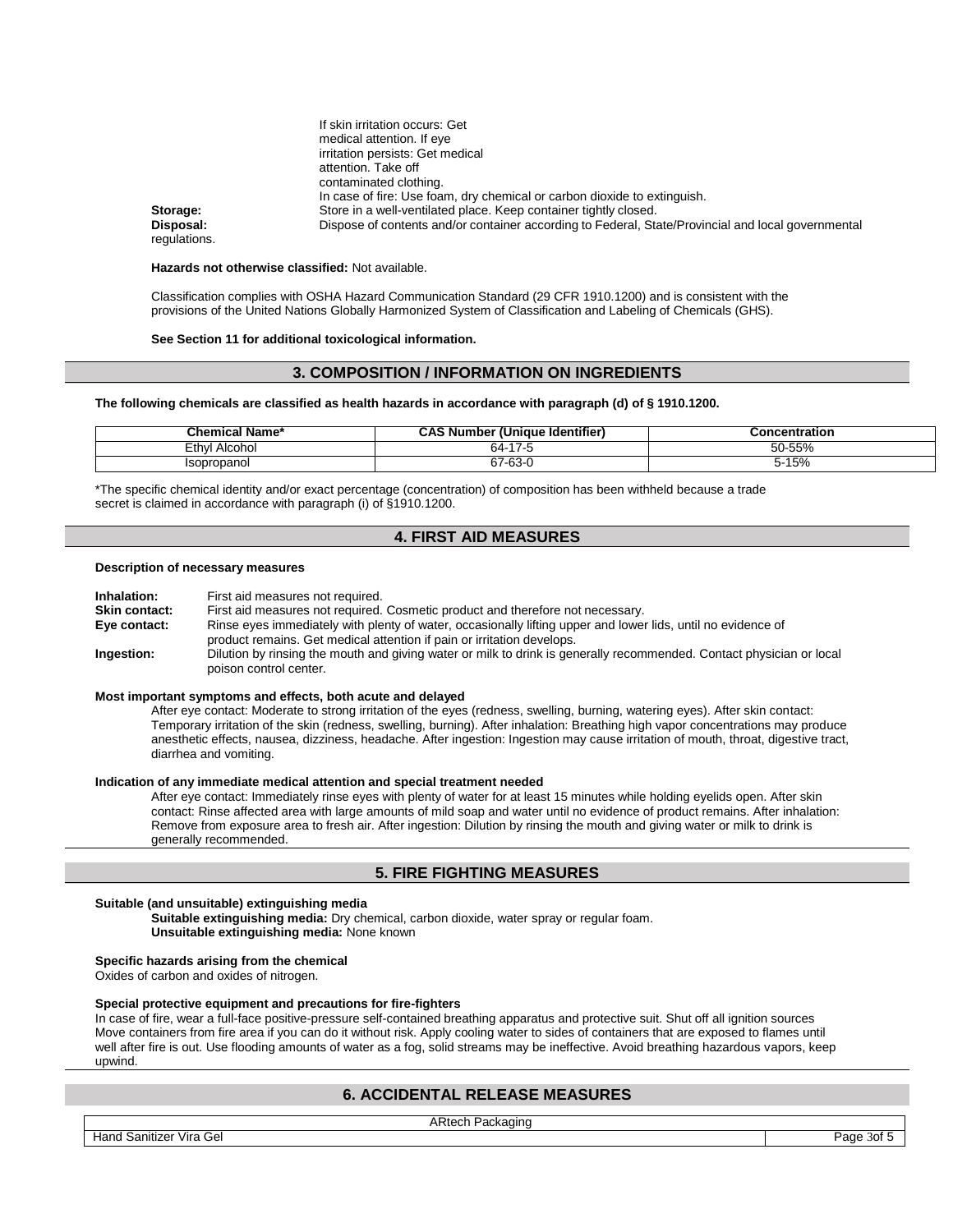## **Personal precautions, protective equipment and emergency procedures**

Wear skin, eye and respiratory protection as recommended in Section 8. Stop leak if you can do it without risk. Spills present a slipping hazard. Keep unnecessary personnel away. Ventilate spill area if possible. Make sure area is slip-free before re-opening to traffic.

#### **Environmental Precautions**

Small or household quantities may be disposed in sewer or other liquid waste system. For larger quantities check with your local water treatment plant.

#### **Methods and materials for containment and cleaning up**

Shut off ignition sources. Stop leak if you can do it without risk. No smoking, flames or flares in hazard area. Keep unnecessary people away; isolate hazard area and deny entry. SMALL SPILLS: Contain and absorb with sand or other non-combustible absorbent material and place into containers for later disposal. Wash site of spillage thoroughly with water. LARGE SPILLS: Dike far ahead of spill to prevent further movement. Recover by pumping or by using a suitable absorbent material and place into containers for later disposal. Dispose in suitable waste container.

## **7. HANDLING AND STORAGE**

#### **Precautions for safe handling**

Do not get in eyes. Do not take internally. Use with adequate ventilation. Avoid generating aerosols and mists. Keep the containers closed when not in use.

#### **Conditions for safe storage, including any incompatibilities**

Flammable liquid. Store away from incompatible substances, excessive heat, flames, sparks or other ignition sources. Storage areas for large quantities (warehouse) should be well ventilated. Keep the containers tightly closed when not in use.

## **8. EXPOSURE CONTROLS / PERSONAL PROTECTION**

**OSHA permissible exposure limit (PEL), American Conference of Governmental Industrial Hygienists (ACGIH) Threshold Limit Value (TLV), and any other exposure limit used or recommended by the chemical manufacturer, importer, or employer preparing the safety data sheet, where available.**

| Hazardous Component(s) | <b>OSHA PEL</b> | <b>AIHA WEEL</b> | <b>OTHER</b> |
|------------------------|-----------------|------------------|--------------|
| Ethyl Alcohol          | 1,000 ppm       | None             | None         |
| Isopropanol            | $400$ ppm       | None             | None         |

#### **Appropriate engineering controls**

Provide local exhaust or general dilution ventilation to keep exposure to airborne contaminants below the permissible exposure limits where mists or vapors may be generated.

#### **Individual protection measures**

**Respiratory:** If respiratory protection is required, it must be based on the contamination levels found in the workplace, must not exceed the working limits of the respirator and be jointly approved by the National Institute for Occupational Safety and Health and the Mine Safety and Health Administration (NIOSH-MSHA).

**Eye:** Splash-proof safety glasses are required to prevent eye contact where splashing of product may occur.

**Hand/Body:** Chemical resistant gloves are required where repeated or prolonged skin contact may occur. Protective clothing is required where repeated or prolonged skin contact may occur.

## **9. PHYSICAL AND CHEMICAL PROPERTIES**

| Appearance:                               | gel, colorless                                          |                                       |
|-------------------------------------------|---------------------------------------------------------|---------------------------------------|
| Odor:                                     | alcohol-like                                            |                                       |
| Odor threshold:                           | Not available                                           |                                       |
| pH:                                       | $6.0 - 7.0$                                             |                                       |
| Melting point/ range:                     | -173F.                                                  |                                       |
| Boiling point/range:                      | 170-180F.                                               |                                       |
| Flash point:                              | (70 °F)                                                 |                                       |
| <b>Evaporation rate:</b>                  | Not available. Flammable/Explosive limits - lower: 3.0% | . Flammable/Explosive limits - upper: |
| Vapor pressure:                           | Not available.                                          |                                       |
| Vapor density:                            | Not available.                                          |                                       |
| Solubility in water:                      | Mixes                                                   |                                       |
| Not reactive. Partition coefficient (n-   |                                                         |                                       |
| octanol/water Not available. Autoignition |                                                         |                                       |
| temperature:                              | <b>Not</b>                                              |                                       |
| available. Decomposition temperature:     |                                                         |                                       |
|                                           | <b>Not</b>                                              |                                       |
|                                           | <b>ARtech Packaging</b>                                 |                                       |
| Hand Sanitizer Vira Gel                   |                                                         | Page 3of 5                            |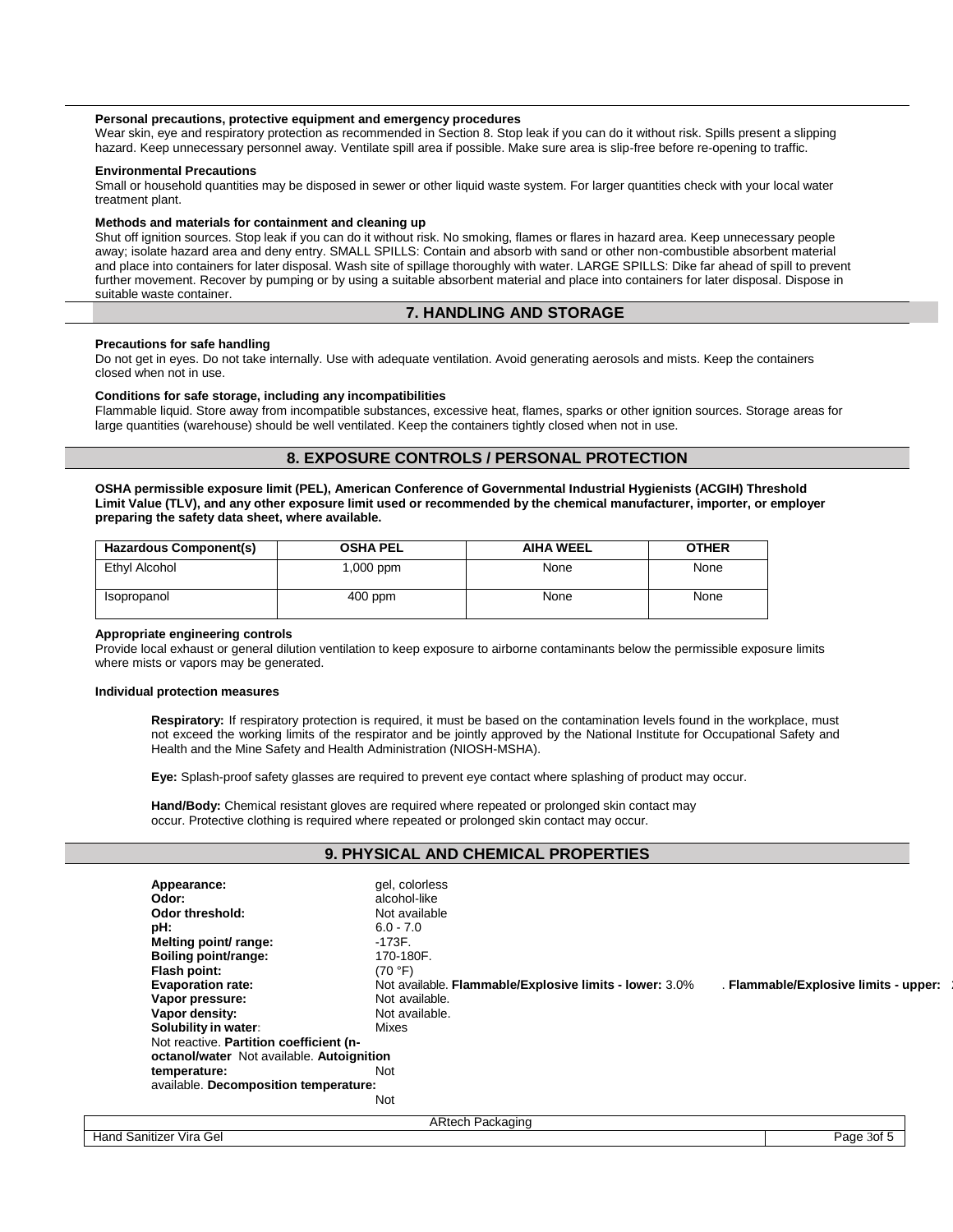available. **Viscosity:**

20,00

 $0 - 45,000$  cps **VOC** content: Not available. **Specific gravity:** 0.810-0.9g/ml.

## **10. STABILITY AND REACTIVITY**

**Reactivity:** This product may react with acids.

**Chemical stability:** Stable under normal ambient temperature (70°F, 21°C) and pressure (1 atm).

**Possibility of hazardous reactions:** Hazardous polymerization does not occur under normal temperatures and pressures.

**Conditions to avoid:** Avoid storing in direct sunlight and avoid extremes of temperature.

**Incompatible materials:** Strong oxidizers and reducing agents. **Hazardous decomposition products:** Thermal decomposition may release oxides of carbon.

11. TOXICOLOGICAL INFORMATION

## **Likely routes of exposure including symptoms related to characteristics**

| Inhalation:          | Not an anticipated route of exposure. Intentional inhalation of vapors from product may cause central<br>nervous system effects and irritation of the throat and lungs with coughing. |
|----------------------|---------------------------------------------------------------------------------------------------------------------------------------------------------------------------------------|
| <b>Skin contact:</b> | Not a hazard under normal use conditions.                                                                                                                                             |
| Eye contact:         | May cause moderate to severe irritation.                                                                                                                                              |
| Ingestion:           | Ingestion of large quantities may cause gastrointestinal irritation with nausea, vomiting and diarrhea.                                                                               |
|                      | <b>Physical/Chemical:</b> The product is flammable.                                                                                                                                   |

### **Other relevant toxicity information:**

This product is a personal care or cosmetic product. Direct contact with eyes may cause moderate to severe irritation. No adverse effects are anticipated to skin from normal use.

#### **Numerical measures of toxicity, including delayed and immediate effect**

| Hazardous Component(s) | LD50s and LC50s                                                         | Immediate and Delaved Health Effects |
|------------------------|-------------------------------------------------------------------------|--------------------------------------|
| Ethvl Alcohol          | Oral LD50 (RAT) = $6.2$ g/kg<br>Inhalation LC50 (RAT, 10 h) = 20000 ppm | Central nervous system, Irritant     |
| Isopropanol Alcohol    |                                                                         | Central nervous system, Irritant     |

## **Carcinogenicity information**

| Component(s)<br><br>ardous<br>٦а. | $-$<br>rcinoaen<br>N | <b>IARC</b><br>Carcinogen | arcinoaen;<br><b>W</b> |
|-----------------------------------|----------------------|---------------------------|------------------------|
| Ethyl<br>Alcohoi                  | NC.                  | NC.                       | No                     |
| Alcohol<br>Isopropanol            | NC                   | <b>NG</b>                 | No                     |

**Carcinogenicity** IARC classifies ethanol as "Human Sufficient Evidence" from chronic ingestion of alcoholic beverages. **Mutagenicity** None of the ingredients in this product are known to cause mutagenicity. **Toxicity for reproduction** Ethanol crosses the placenta and can cause acute intoxication of the newborn or teratogenic effects, including fetal alcohol syndrome.

## **12. ECOLOGICAL INFORMATION**

## **Aquatic Toxicity:**

This product is anticipated to be safe for the environment at concentrations predicted in household settings under normal use conditions. The following toxicity information is available for the hazardous ingredient(s) when used as technical grade and is provided as reference for the occupational settings.

#### **Toxicity to fish:**

The aquatic toxicity profile of this product has not been determined.

#### **Toxicity to aquatic invertebrates:**

The aquatic toxicity profile of this product has not been determined.

| ARtech<br>Packaging                       |             |
|-------------------------------------------|-------------|
| .<br><b>Hand Sanitizer</b><br>Gel<br>Vira | Page<br>30L |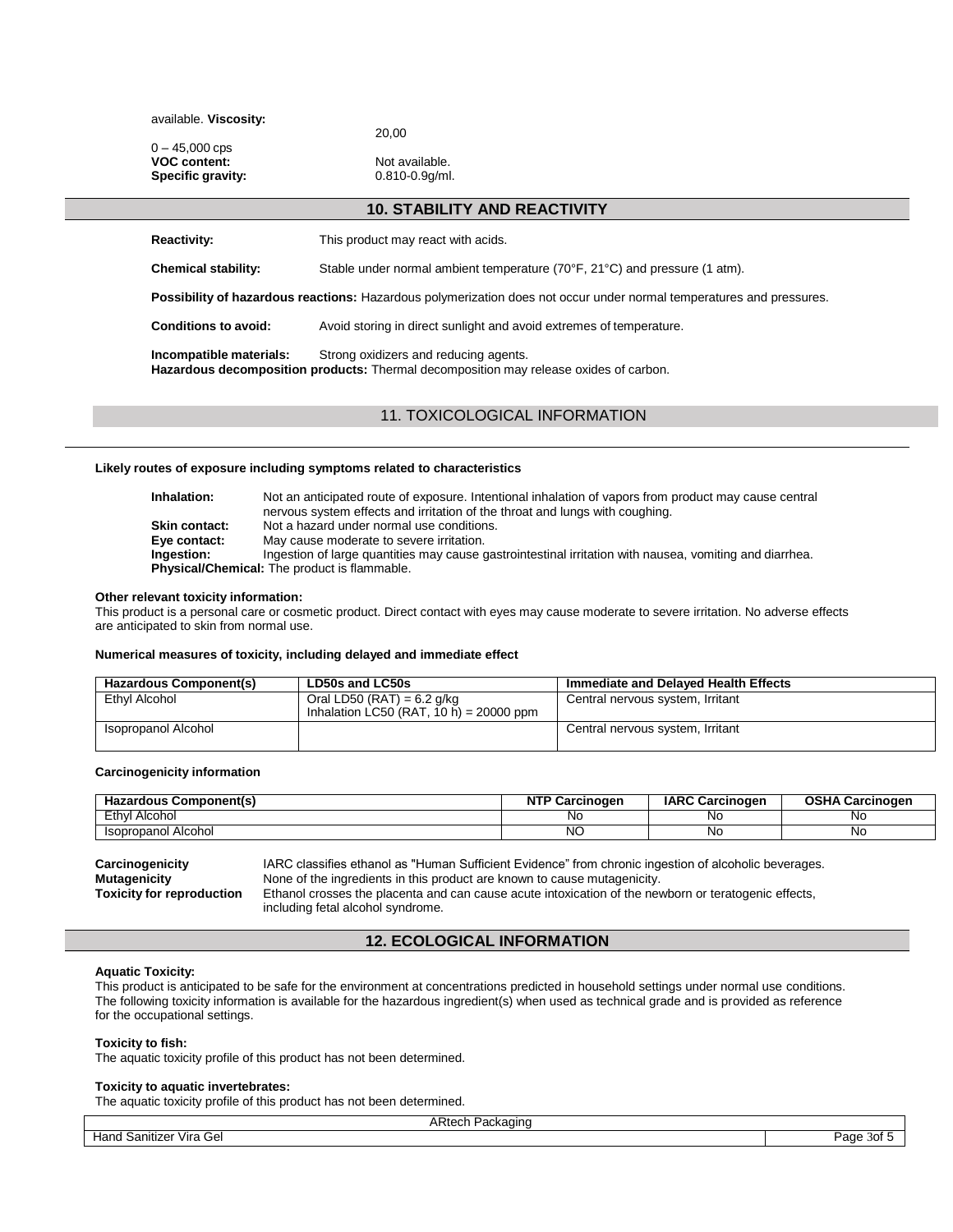#### **Toxicity to algae:**

The aquatic toxicity profile of this product has not been determined.

**Persistence and Degradability:** The persistence and degradability of this product has not been determined.

**Bioaccumulation Potential:** The bioaccumulation potential of this product has not been determined.

**Mobility:** The mobility of this product (in soil and water) has not been determined.

| <b>13. DISPOSAL CONSIDERATIONS</b>                              |                                                                                                                             |  |
|-----------------------------------------------------------------|-----------------------------------------------------------------------------------------------------------------------------|--|
| <b>Waste Number and Description:</b>                            | D001 (Ignitable)                                                                                                            |  |
| <b>Disposal Considerations:</b><br><b>Disposal of products:</b> | This product is a RCRA characteristic (ignitable) hazardous waste and must be disposed of in a<br>RCRA Subtitle C landfill. |  |
| Disposal of packages:                                           | Do not reuse this container.                                                                                                |  |
| <b>Additional information:</b>                                  | Observe all federal, state and local regulations when storing or disposing of this substance                                |  |
|                                                                 |                                                                                                                             |  |

## **14. TRANSPORT INFORMATION**

**The transport information provided in this section only applies to the material/formulation itself, and is not specific to any package/configuration.**

| U.S. Department of Transportation Ground (49 CFR)                                                                        |                                                                    |                                                                                                           |   |
|--------------------------------------------------------------------------------------------------------------------------|--------------------------------------------------------------------|-----------------------------------------------------------------------------------------------------------|---|
| Proper shipping name:<br>Hazard class or division:<br><b>Identification number:</b>                                      | ORM-D Consumer Commodity - Limited Quantity<br><b>None</b><br>None |                                                                                                           |   |
| Packing group:                                                                                                           | None                                                               |                                                                                                           |   |
| International Air Transportation (ICAO/IATA)<br>Hazard class or<br>division:<br>None<br><b>Identification</b><br>number: | None Packing group:                                                | <b>Proper shipping name: ID 8000 Consumer Commodity – Limited Quantity, Miscellaneous 9 Label</b><br>None |   |
| <b>Water Transportation (IMO/IMDG)</b>                                                                                   |                                                                    |                                                                                                           |   |
| Proper shipping name:<br><b>Hazard class or</b>                                                                          | Ethanol (Ethyl Alcohol Solutions), Limited Quantity                |                                                                                                           |   |
| division:                                                                                                                | 3 Identification number:                                           | UN 1170 Packing group:                                                                                    | Ш |

# **15. REGULATORY INFORMATION**

**Occupational Safety and Health Act**: Hazard Communication Standard, 29 CFR 1910.1200(g) Appendix D: The Occupational Safety and Health Administration (OSHA) require that the Safety Data Sheets (SDSs) are readily accessible to employees for all hazardous chemicals in the workplace. Since the use pattern and exposure in the workplace are generally not consistent with those experienced by consumers, this SDS may contain health hazard information not relevant to consumer use.

#### **United States Regulatory Information:**

**TSCA 8 (b) Inventory Status:** All components are listed or are exempt from listing on the Toxic Substances Control Act Inventory. **TSCA 12 (b) Export Notification:** None above reporting de minimis **CERCLA/SARA Section 302:** None above reporting de minimis **CERCLA/SARA Section 311/312:** Not available. **CERCLA/SARA Section 313:** None above reporting de minimis **California Proposition 65:** No California Proposition 65 listed chemicals are known to be present.

#### **Canada Regulatory Information:**

**CEPA DSL/NDSL Status:** All components are listed on or are exempt from listing on the Canadian Domestic Substances List.

| <b>THER INFORMATION</b><br>16. |      |
|--------------------------------|------|
| ARtech<br>Packaging            |      |
| Hand<br>l Sanitizer Vira Gel   | ⊵aαe |